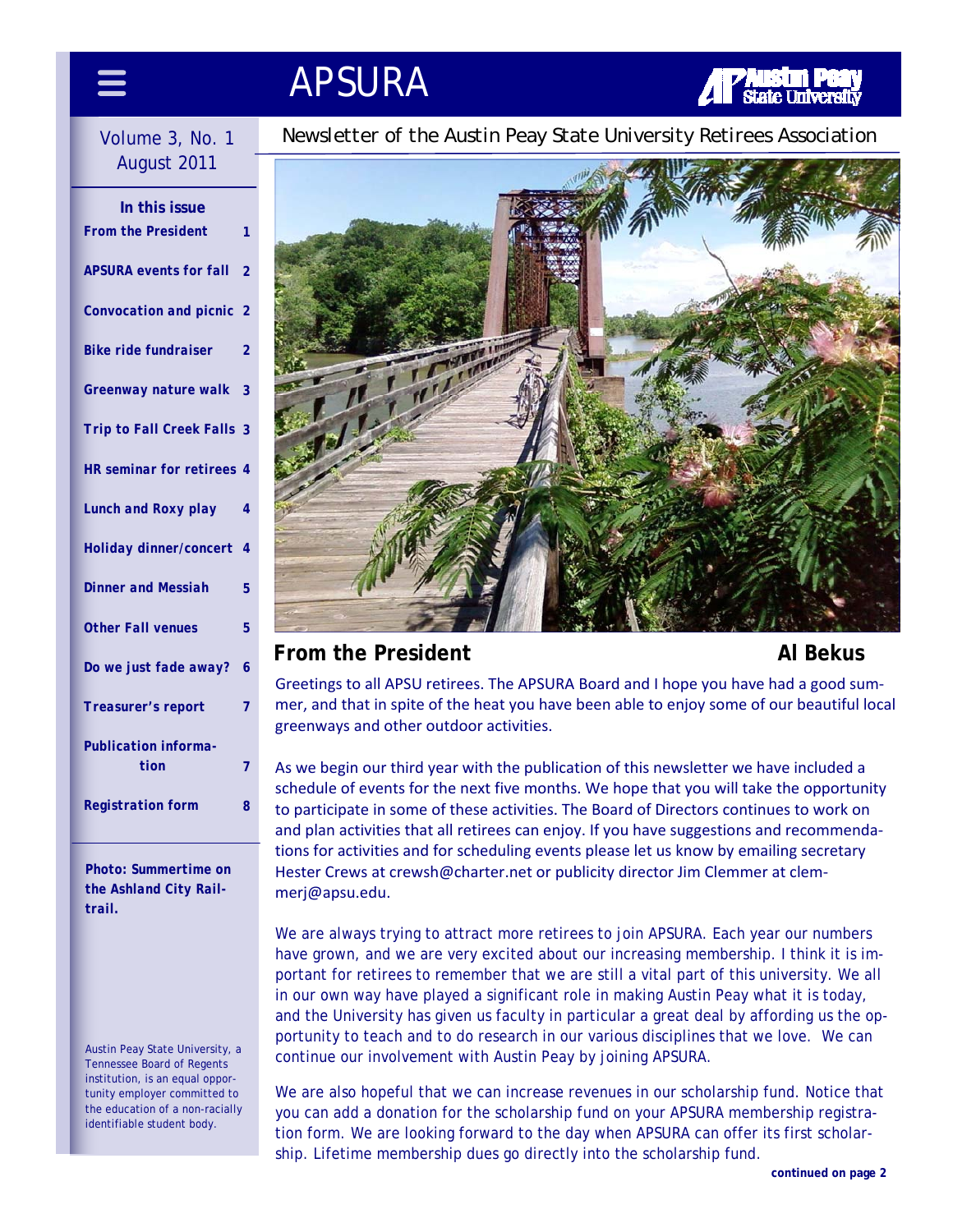#### **Page 2**

We would also like to know what you are doing with your new-found freedom. A brief description would be welcomed into the pages of our newsletter. For example, Joe Filippo wrote about his teaching experience in Turkey and Aleeta Christian about her experiences and friends in Japan. So, who out there has a story to tell? A hole in one? A personal best? An exciting trip? A new discovery? Still active, doing what? Or perhaps you simply wish to locate or touch base with former colleagues and friends through our newsletter. Where are you, and how are you enjoying your retirement? Let us know.

I would also like to welcome Phil Kemmerly to the Board of Directors. Phil just retired at the end of Summer I, and he immediately became a Board member. Phil, we are looking forward to working with you.

In conclusion, we usher in the new year with the President's annual convocation address at 10 a.m. Wednesday, Aug. 24 in the MMC concert hall, and the picnic immediately following (11 a.m.-1 p.m.) in the grove of trees behind Marks. Attending the convocation is a great way to keep up with what is going on at the Peay, and, of course, the picnic is always a great time to visit with friends and colleagues. We will have a retirees table identified at the picnic. We hope to see you there as part of your summer activities.

#### *APSURA events for Fall 2011*

#### **Wednesday, Aug. 24: Annual convocation and picnic**

President Hall invites all retirees to attend the annual convocation at 10 a.m. in the MMC concert hall, and the annual picnic at 11 a.m. behind the Marks Building. The picnic especially provides an excellent opportunity to greet old friends and to meet new members of the APSU community. APSURA will have a designated table with some information especially for those retiring soon. We will look forward to seeing many of you there.

#### **Saturday, Sept. 3: Sunrise Bike Tour as APSURA fundraiser**

APSURA volunteers are needed to help with the Sunrise Century Bike Tour as a scholarship fund raiser. The Sunrise Rotary Club Annual Bicycle Rally will be on Saturday, Sept. 3, 2011, starting from Rossview High School. The Rotary will make a donation to the APSURA scholarship fund in an amount to be determined by the number of volunteers and the success of the rally. The rally usually has approximately 1000 riders. Volunteers working the registration desk will work from 5:30 a.m. until approximately 8 a.m. People working the rider rest stops will work from approximately 7 a.m. until about noon. Volunteers working the rest stops hand out snacks, water and drinks. My wife and I have worked this rally several times in the past, and it is a fun social activity of meeting some fasci‐ nating people. To volunteer please call our treasurer, Al Irby, at 931-552-0208**,** or by email at jairby@charter.net and help us increase our scholarship fund. Gerald Beavers

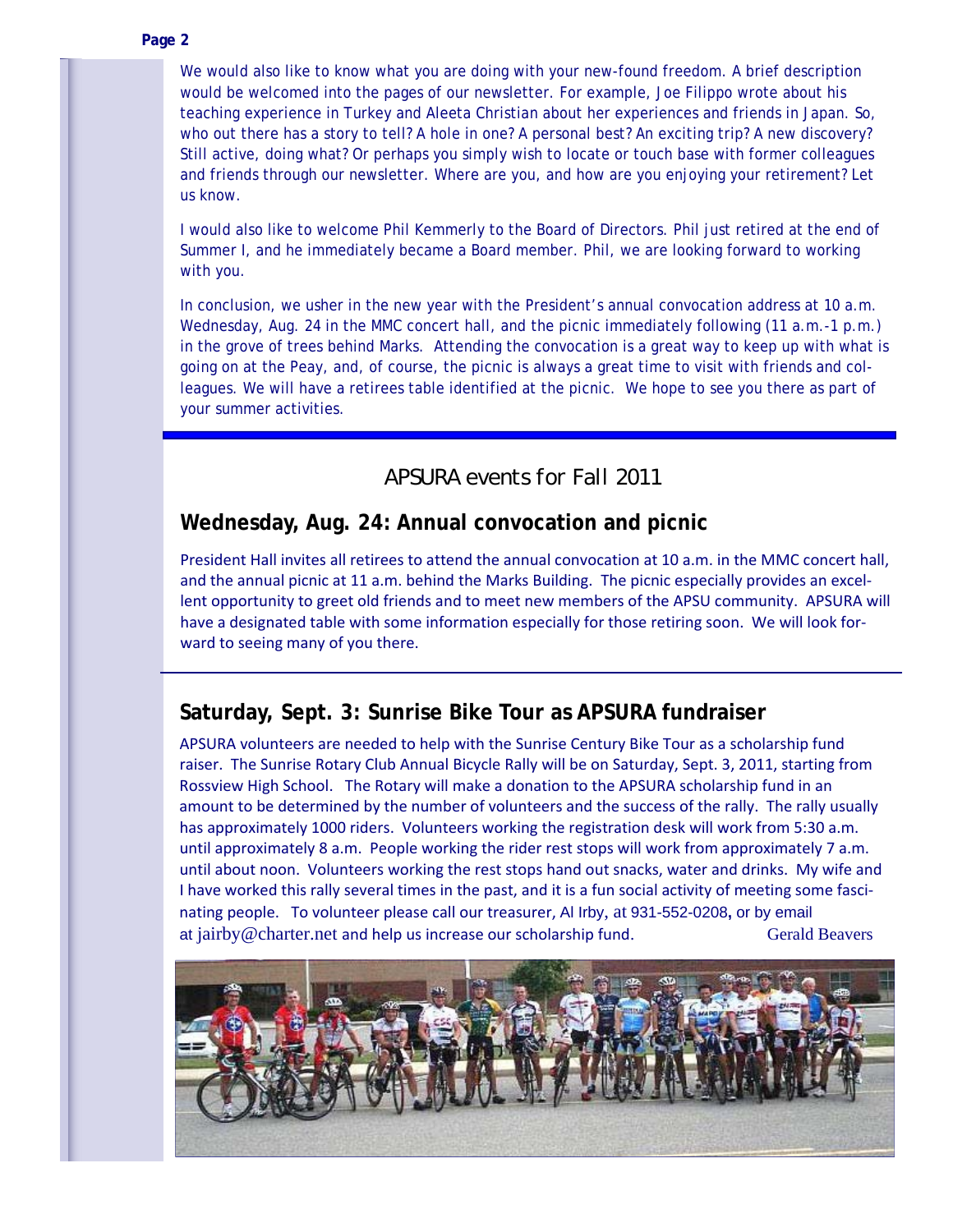### **Saturday, Oct. 1: Greenway Nature Walk**

On Oct. 1, Dr. Dwayne Estes of the APSU Biology Department will lead a nature walk along the Clarks‐ ville Greenway from 8:30 ‐10 a.m. The Clarksville Greenway access point is located at the end of Pol‐ lard Road off Peacher's Mill Road, where we will meet at 8:15. Dr. Estes will discuss the trees and other plant species both in a modern and ancient context. This is a beautiful time of year for a leisurely walk after the heat of summer is waning. Come join us, and after the walk members will be encouraged to meet at Silke's for lunch around 11:30 a.m. For further information contact Phil Kemmerly at tngeologist@usit.net or 931‐645‐6905.



*Photo: Clarksville Greenway* 

### **Oct. 15-16: Weekend trip to Fall Creek Falls State Park to enjoy the autumn colors**

We are traveling to Fall Creek Falls on the weekend of Saturday and Sunday, Oct. 15‐16, historically the best time to enjoy the fall colors. APSURA will reserve a block of rooms on Sept. 16, to get the reduced rates for state employees and retirees, but you will need to make your own specific reservation for that

Saturday night, Oct. 15. This reservation can be made any time after Sept. 16. Meals also qualify for a senior discount. Call FCF at 1‐800‐250‐8610 for reserva‐ tions and mention that you are with the APSU Retirees Association. Please notify me after you have booked your reserva‐ tion, so we can have an accurate count of those going (bekusa@apsu.edu). We plan to meet in the hotel restaurant at noon for lunch and then enjoy the col‐ ors. To check out the park on the web, just Google Fall Creek Falls State Park, Tennessee. Final information on ar‐ rangements will be available the week before the trip.

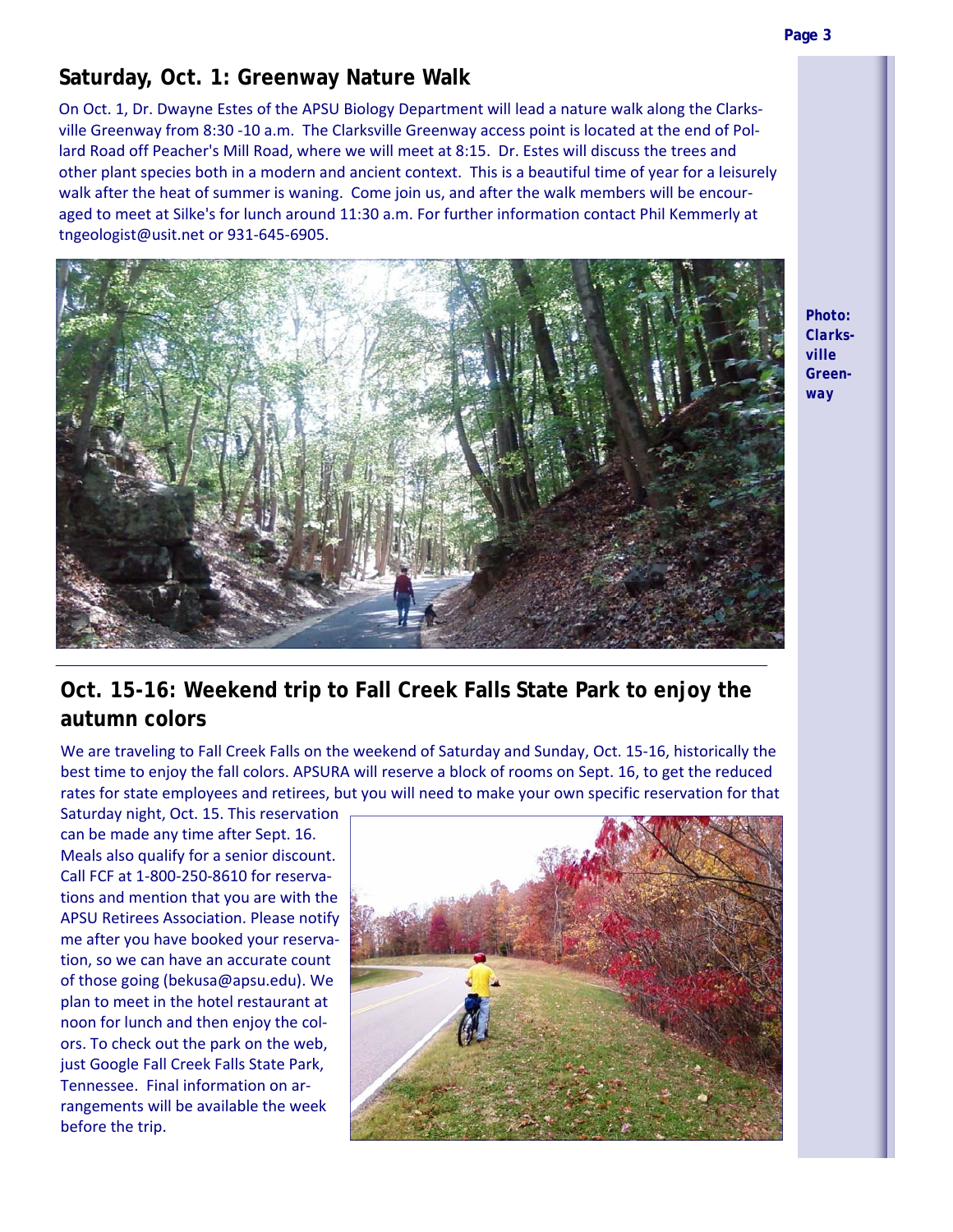#### *Fall events, continued*

#### **Thursday, Nov. 3: APSU retirement seminar**

On Thursday, Nov. 3, Human Resources and APSURA will conduct the annual seminar/workshop for all personnel planning on retiring soon. The seminar will be in the MUC 305 from 2‐4 p.m. APSURANS are encouraged to attend this event to help as needed, and to answer questions new retirees might have for those of us who have experienced the process first-hand. This seminar has been very valuable to those who have attended in the past, and those already retired have also found it a rewarding experience. Please notify APSURA secretary Hester Crews at crewsh@charter.net if you can plan to attend, so we will have an idea of the number to expect and what kinds of particular expertise you will bring to consulting with those newly retiring.

### **Saturday, Nov. 12: Lunch at The Blackhorse and** *A Tale of Two Cities*  **at the Roxy**

Some say the past is dead, but others say it's "recalled to life"! APSURANS, it is time for lunch at the Blackhorse and a rendezvous with Dickens at the Roxy. Let us meet at the Blackhorse Pub, 131 Frank‐ lin St., for lunch and conversation at noon on Saturday, Nov. 12. Then we'll "hie us" to the Roxy just

down the street at 101 Franklin for a 2 p.m. curtain call for "the moving and exciting story of Sydney Carton and Charles Darnay, the English lawyer and French aristocrat caught up inextricably in the violence and bloodshed of the Revolution." *A Tale of Two Cities* comes to life.

By Monday, Nov. 7, call Meredith Gildrie (931‐648‐4317) or email her at gildrie@att.net to reserve a place with the APSURA group. Tickets will be reserved with her credit card, so be ready to pay her \$15 per ticket by cash or check. All reservations are final at the Roxy. You can pay ahead with a check to Meredith at 330 Peterson Lane or Nov. 12 when she hands you the tickets at the Pub or in the lobby of the theatre. You may, of course, reserve your seats directly through the Roxy box office or online (www.roxyregionaltheatre.org). However, this precludes any discount or assured seating with the group. If you need transportation or just want company for the ride, let Meredith know. She will try to arrange car sharing.



#### **Saturday, Dec. 3: Choral Holiday Dinner and Concert**

The annual Choral Holiday Dinner and Concert sponsored by the department of music will be held on Dec. 3 in the MUC ballroom, beginning at 6 p.m. This is a gala performance event with a formal dinner from 6 until 7 p.m., followed by the concert from 7 until 9 p.m. Ticket prices have not yet been announced but are usually around \$50.

APSURA is tentatively planning to reserve a table or two for this event. If you would like to join fellow APSURANS, please notify board member Ann Harris at harrisa@apsu.edu, and she will provide reservation and payment information, or you can reserve tickets directly with the music department at 931-221-7818.

This holiday event has been very popular and well-attended in years past as signaling the official beginning of the Christmas season at APSU, and we are happy the department of music has revived the custom for the enjoyment of the entire community.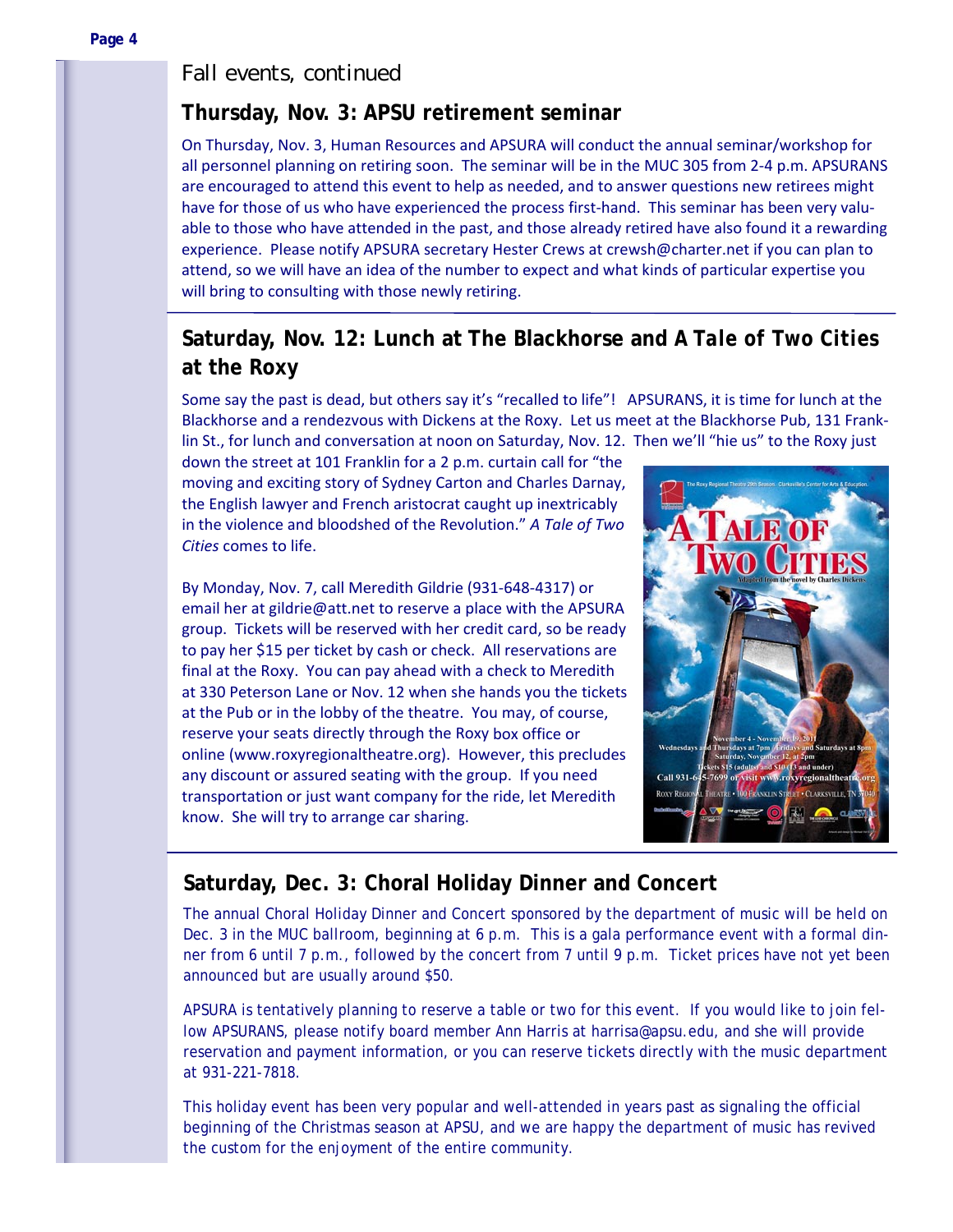### **Thursday, December 15: Dinner in Nashville and Handel's** *Messiah* **at the Schermerhorn Symphony Center**

One of the highlights of APSURA's past year was a night of dinner and a concert with the Nashville Sym‐ phony Orchestra. We are looking forward to another enjoyable evening on December 15 at Sole Mio

Italian restaurant and a performance of Handel's *Messiah* by the Nashville Symphony Chorus, led by our own George Mabry. We will convene at 4:45 p.m. at Sole Mio, just a block from the Schermerhorn Symphony Center at 311 Third Ave. South, for a leisurely dinner and a stroll to the SSC for the 7 p.m. performance. Then we will return to Sole Mio for dessert and the return to Clarksville.

Tickets for the performance at \$39.75 each will be available from APSURA, c/o Al Irby, P. O. Box 4426, Clarksville, TN 37044 until Oct. 1. Attendees will make their own dinner reservations for 4:45 p.m. at Sole Mio, 615‐256‐4013. Tell the Sole Mio desk that you will be with the Austin Peay group. Atten‐ dees will also provide their own transportation, though any of our board members will be happy to help you with car‐pooling arrangements.

An easy way to Sole Mio from Clarksville is to stay on I‐24 and take the Shelby Ave. exit. Turn left on Shelby, cross the Ko‐ rean Veterans bridge, and continue through several lights to

Third Avenue. Turn right onto Third, and Sole Mio is on your left, with free parking in back.



*Photo: Nashville Symphony Chorus director George Mabry* 

*Photo by Harry Butler* 

#### **Other recommended entertainment venues for Fall 2011**

As we know, there are now more possibilities than ever for quality entertainment right here in the Clarksville area. Whether one's tastes tend toward sports, music, theater, art, literature or quiet walks on inviting trails, every day presents an assortment of opportunities.

For sports, the APSU department of athletics offers a full complement of spectator and participatory events for our enjoyment. For music, there is a world of activity at APSU through the auspices of the music department and the Center of Excellence for the Creative Arts. The Community Concert series, the Dimensions New Music series, the new and widely acclaimed Gateway Chamber Ensemble, and many faculty and student recitals present a wide selection of choices around the year for lovers of fine music. For theater, one can of course do no better than our own Roxy Regional Theatre, providing quality and varied theatrical productions here for decades, plus the many productions of the APSU Area of Theatre and Dance. For art, the art department sponsors regular revolving exhibits of work by nationally-known artists as well as faculty and student exhibits. For lovers of literature, the department of languages and literature along with the Center for Creative Arts sponsors regular readings by major figures and writers-in-residence. All of these venues can be located easily on Google.com.

For strolls in the out-of-doors the new Clarksville Greenway and Fort Defiance Pedestrian Trail as well as the nearby Ashland City rail-trail offer peace and tranquility in beautiful settings. Biking is also permitted on the Greenway and Ashland City trails. For beautiful drives through the countryside many of our rural roads as well as the gorgeous Natchez Trace Parkway offer limitless sightings of flora and fauna.

And then there is always Nashville. Chances are that whatever you find lacking in the Clarksville entertainment scene, Nashville will have it.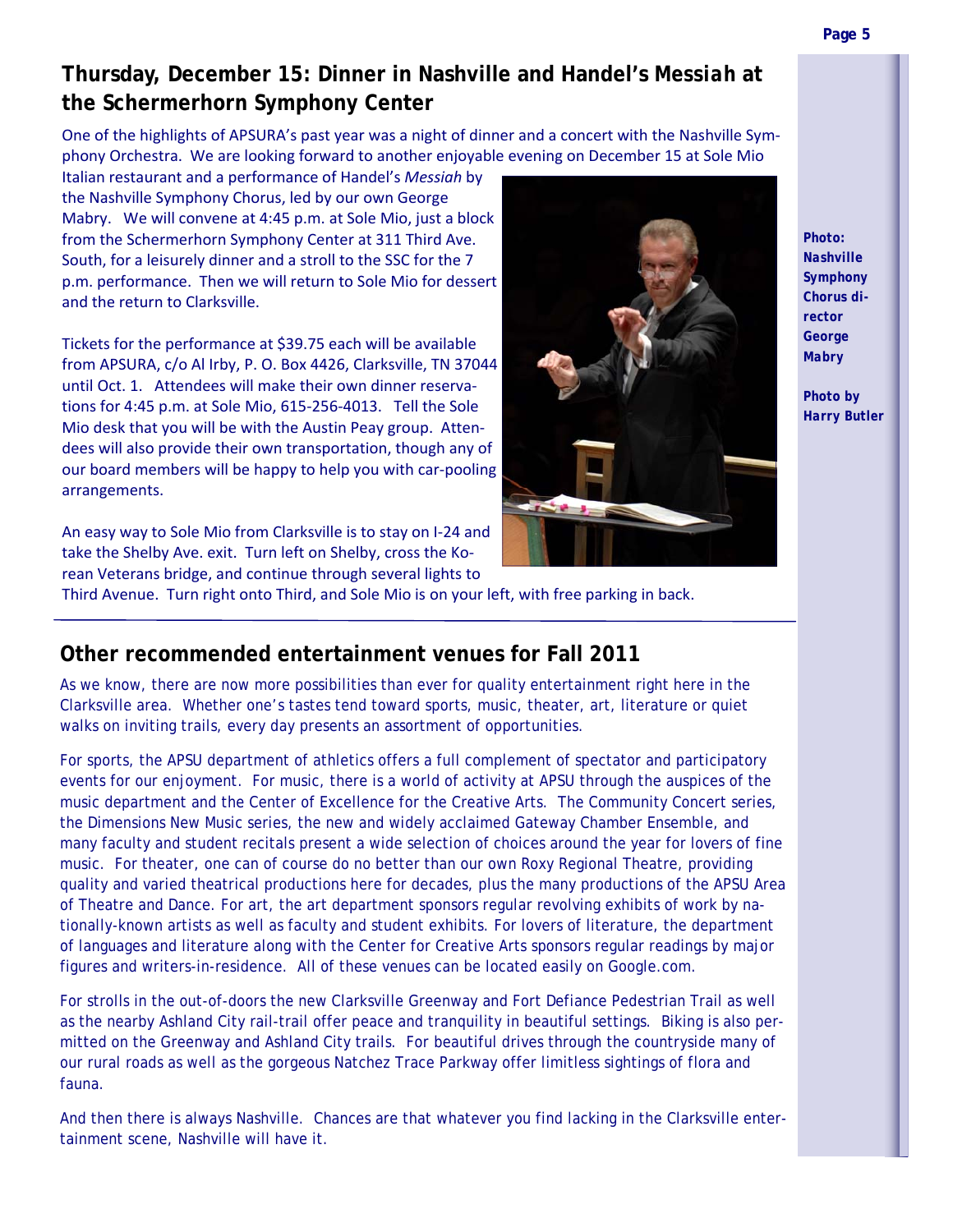**Page 6** 

*Essay* 

#### **Do we just fade away? Not if APSURA can help it. Jim Clemmer**

We know that the first half of General MacAr‐ thur's famous line to Congress was patently false. Old soldiers, like all of us, sooner or later die. But we wonder if the second half is not sometimes true. In retirement maybe we are healthy and lucky enough to have maintained a modicum of public identity through professional or club af‐ filiations or a circle of friends. But what about the institution, our second home, to which we devoted countless hours over 30, or 40, or even 50 years? Does APSU remember us? Have we just "faded away"? Or, even worse, as the con‐ clusion of the Hee Haw song put it, was it just "[pthht] you was gone"?

Post-retirement work and occasional reunions with colleagues and students, as well as President Hall's fine holiday receptions, might have cushioned the blow, but I bet you still remember a somewhat hollow feeling as you handed your keys to Physical Plant and walked away from your office for the last time. We used to lament in a general way some loss of "institutional memory" at APSU. Our programs sometimes just vanished or morphed unrecognizably. And we often saw history repeat itself as old ideas took on new guises to present themselves as fresh. But only as we ourselves walked away that last time did we begin to realize in a most personal way not only that we had left APSU, but that APSU might also have left us.

The wife of a good friend emailed me recently to say that her husband was a bit perturbed that our newsletter mailing label had addressed him with her own former surname rather than his. I. e., after teaching at APSU for decades, even the car‐ dinal feature of his existence here – his name – seemed to have disappeared! I did not tell her, but APSURA has had several problems of this kind. In spite of everyone's best efforts, and our incorporating every available list of former em‐ ployees, in nearly every board meeting one of us will say "I ran into so-and-so at Kroger, and he (she) said he never receives anything from us or from APSU. Is his name on our mailing list?" And often the answer is No. This indeed amounts to "[pthht] you was gone."

It is disconcerting to think that after we are handed off to TCRS, APSU's only official memory of us might come down to a few lines of data on a machine buried away in the basement of Browning Building, and that even this sketchy record can be‐ come scrambled or lost entirely. Of course it can be said that this is the case with all institutions. They are made up of people, but they themselves have no brain in the human sense and therefore have nothing comparable to our personal aware‐ ness and memory of each other. Institutions at base are Dorothy's Scarecrow, usually sans benefit of any good‐hearted little old man from Oz.

An equally poignant irony is that the public identity of institutions themselves often begins and ends with something so slight as a single memorable icon or logo. We were stunned recently to learn in a publications workshop just how close APSU came to losing its public identity in the attempt several years ago to do away with the little AP logo with which we are so familiar. Apparently, as on Madison Avenue, for any brand to survive it must constantly present to the public a single, very sharp and memorable focal point.

As our president Al Bekus points out so beautifully in his "From the President" column that begins this issue, the main purpose of APSURA is to remember, and to help you remember, that you are a continu‐ ing and important part of the APSU community. Each of us is much more than a few lines of code on a hard drive, or a name on an address label, how‐ ever scrambled. We want you to join with us, if you have not already done so, through becoming a member of APSURA, and remembering to renew your membership every year.

As Al says, we would love to have you write letters and articles to us and for us and, if you are able, to participate in some of the events presented on the preceding pages. We will try, at the very least, to keep your name and address straight. But more importantly we will welcome the opportunity to think of you, to remember you, and to value you as a very real and very alive human being, not as a ghost from the past who has simply faded away. And, for APSU, maybe we can at least for a while stand in for that little old person from Oz.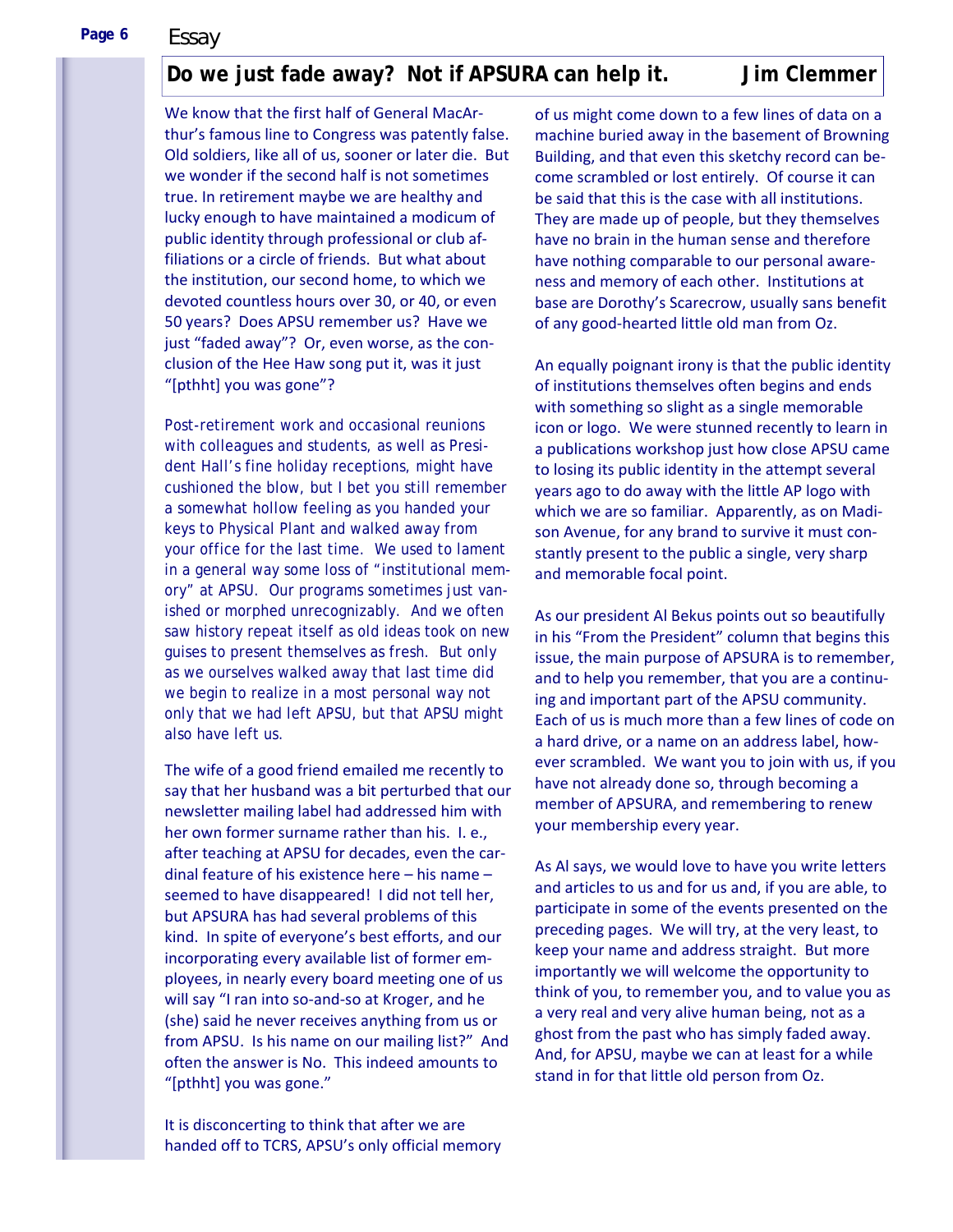#### **Treasurer's Report All Irby All Irby**

We are happy to have received a number of membership renewals in recent weeks, though a few members have not yet renewed. Remember that the APSURA year runs from July 1-June 30, and that membership renewals are due as of July 1 each year. We are also happy to have two new lifetime members and other contributors to the scholarship fund. A contribution of \$500 (or more) to the APSURA Scholarship Fund entitles the contributor to lifetime membership. Scholarships will be awarded to the descendants of APSU faculty and staff.

| <b>OPERATING ACCOUNT</b>   |              |
|----------------------------|--------------|
| Beginning Balance 7/1/2011 | \$512.55     |
| Revenue - deposits         | \$2,197.25   |
| <b>Expenditures</b>        | \$1,600.14   |
| <b>Balance</b>             | \$1,109.66   |
| <b>SCHOLARSHIP ACCOUNT</b> |              |
| Beginning balance 7/1/2010 | \$<br>0.00   |
| Revenue-deposits           | \$<br>965.00 |
| <b>Balance</b>             | 965.00       |

Special note on the November newsletter: The November APSURA *Newsletter* will be devoted largely to travel stories. Submit tales of your travel adventures in formats described below by Oct. 20, 2011.

#### **Publication Information**

*The APSURA Newsletter is published quarterly by the Austin Peay State University Retirees Association. A supplement to the Newsletter, the APSURA NewsNotes, is published monthly to update APSURA members on time-sensitive coming activities and events, both those in which APSURA is participating officially and others recommended by APSURA members. Both the Newsletter and Newsnotes are available at www.apsu.edu/retirees-association.* 

*We invite APSU retirees to send us specific information about coming activities and events you believe will be of interest to APSU retirees. Please send to Hester Crews at crewsh@charter.net, to Jim Clemmer at clemmerj@apsu.edu, or to APSURA at the physical address below, and include exact dates, times, locations, deadlines, costs, etc. We also welcome the submission of original articles for possible publication in the Newsletter, especially descriptions of your accomplishments, travels, discoveries, and other experiences as APSU retirees.* 

*Submissions are limited to 500 words and a maximum of three high-resolution photographs. Send texts as regular email (no tabs) or Word attachments to Jim Clemmer at clemmerj@apsu.edu with photographs sent individually as separate jpg files. Or you may submit typed manuscripts and good-quality photo prints to APSU Retirees Association, P. O. Box 4426, Clarksville, TN 37044.* 

Please let us know of retirees who for some reason are not receiving the Newsletter, and of *errors or needed changes in your own name and address. If you would prefer not to receive the Newsletter, please notify Hester Crews at the above address, and we will delete you from the mailing list.* 

#### **Officers**

**Al Bekus, President Aleeta Christian, VP Al Irby, Treasurer Hester Crews, Secretary** 

#### **Directors**

**Ann Harris Meredith Gildrie Mitch Robinson Phil Kemmerly** 

**Publicity Director Jim Clemmer clemmerj@apsu.edu** 

#### **Address**

**APSU Retirees Association Austin Peay State University Box 4426 Clarksville, TN 37044**

#### **On the Web**

**www.apsu.edu/ retirees-association** 

**See our website for late-breaking news on upcoming events, schedule changes, retirement benefits, and background information on the Retirees Association.**